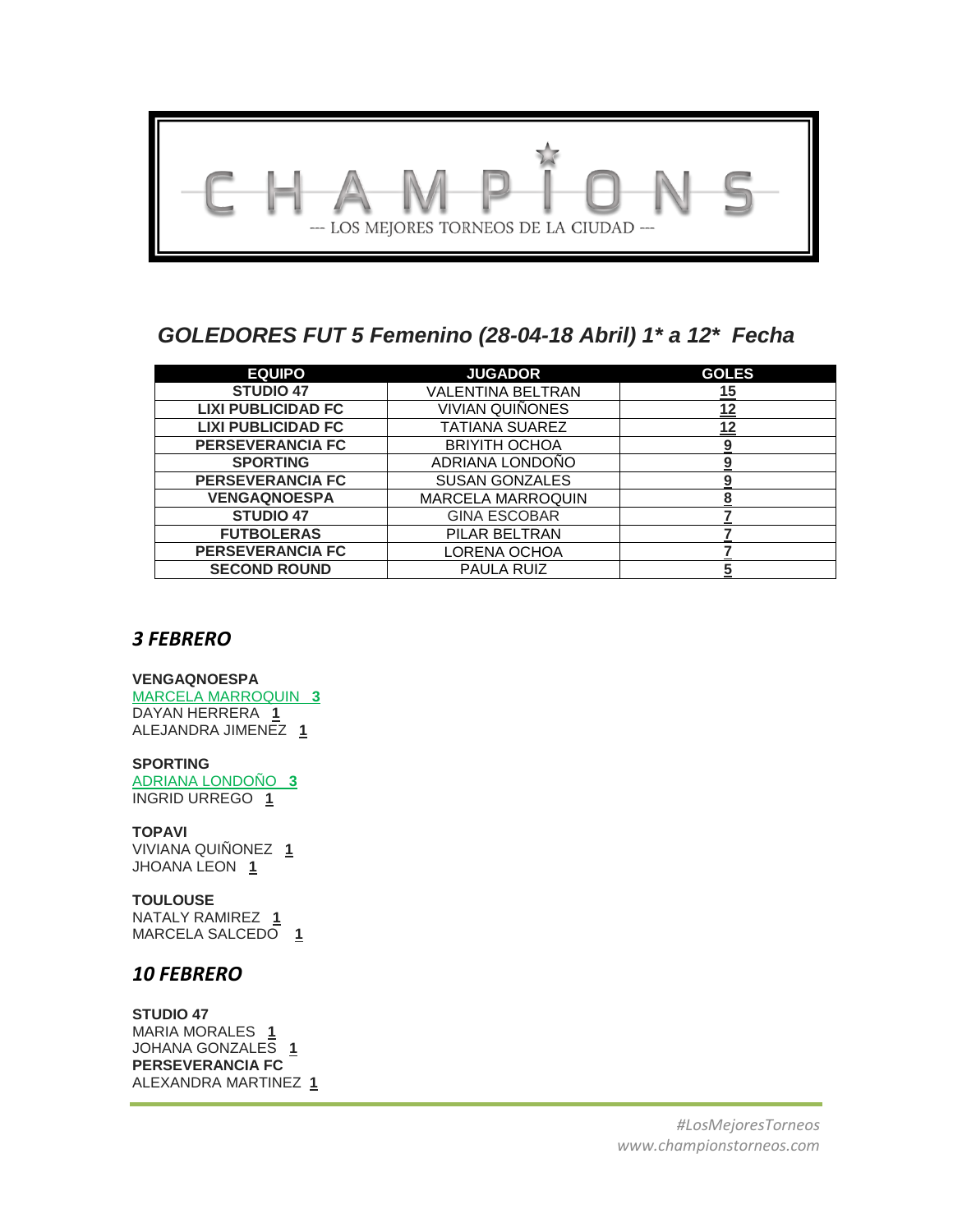YESENIA SANCHEZ **1** LORENA OCHOA **2** BRIYITH OCHOA **2** NICOLL BAUTISTA **1**

#### **VENGAQNOESPA**

MARISELA MARROQUIN **1** LEIBITH ROJAS **1** NATALIA HERRERA **1**

#### **FUTBOLERAS**

LEIDY FAJARDO **2**

## *17 FEBRERO*

**TOULOUSE** MARCELA SALCEDO 1 FLOR BRAUSIN 1

### **TOPAVI**

VIVIAN QUIÑONEZ 4 TATIANA SUAREZ 4 LEIDY SUAREZ 2

**REAL C** TATIANA RAMGOL 1

**SPORTING** STEFANY BELLO 1

### **PERSEVERANCIA FC**

CINDY PRIETO 1 LORENA OCHOA 1 BRIYITH OCHOA 4

#### **FUTBOLERAS**

PILAR BELTRAN 1 NANCY PASAJE 2

## *24 FEBRERO*

### **SECOND ROUND**

TATIANA PEÑA 1 PAULA RUIZ 2

## **SPORTING**

INGRID URREGO 1 LINA GUITIERREZ 1 ADRIANA LONDOÑO 1

### **FUTBOLERAS**

NANCY PASAJE 1 **TOPAVI**  VIVIANA QUIÑONEZ 1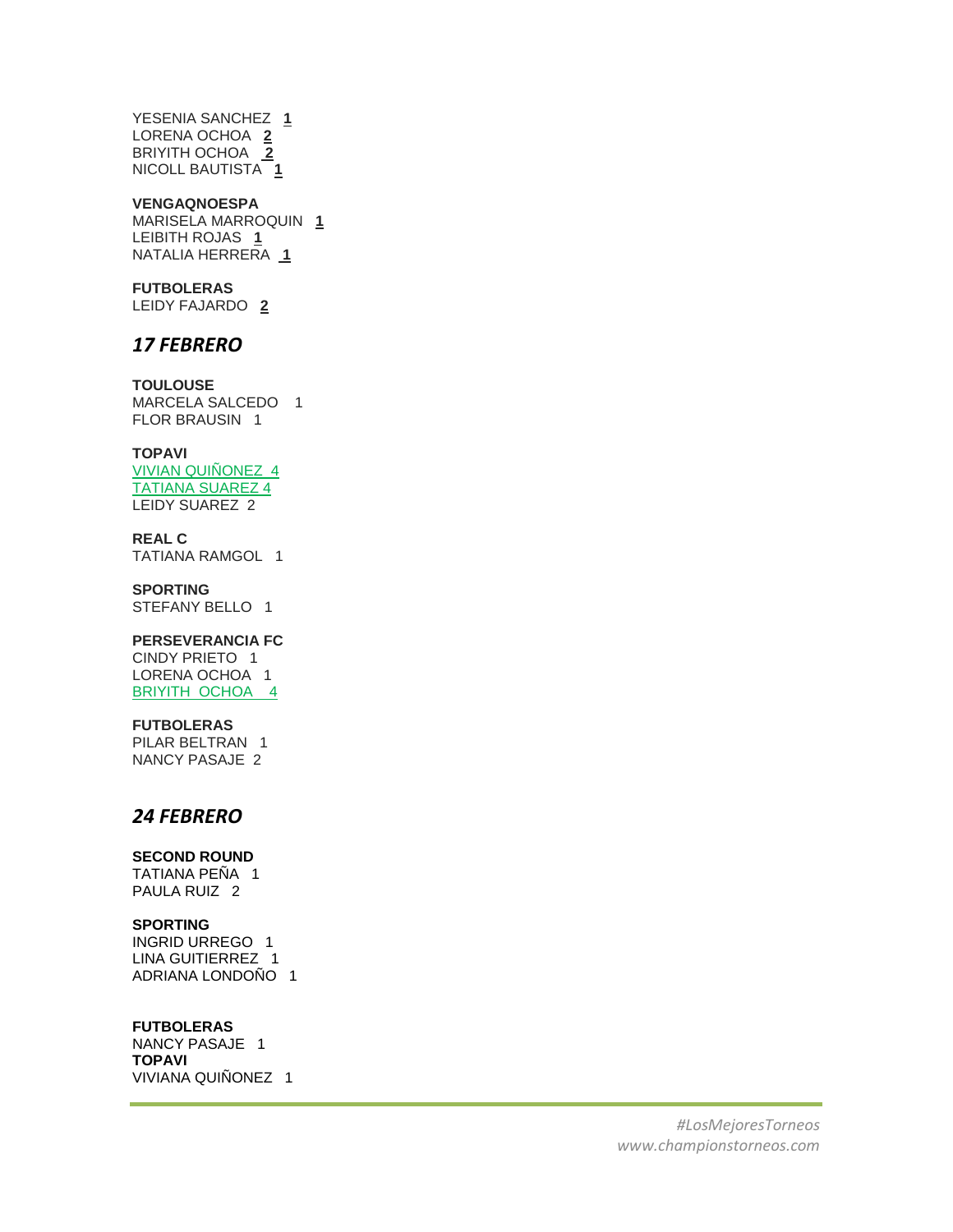DANIA AGUDELO 1 TATIANA SUAREZ 2 LIZETH LANDAZURY 2

#### **REAL C**

ANDREA CHAPARRO 1 TATIANA RANGOL 2

## **STUDIO 47**

GINA ESCOBAR 2 VALENTINA BELTAN 1 ELIZABETH HERNANDEZ 1

#### **VENGAQNOESPA**

DAYAN HERRERA 1

#### **PERSEVERANCIA FC**

SUSAN GONZALEZ 1

#### **TOULOUSE**

NATALY FERNANDEZ 2 MARCELA SALCEDO 1

#### **JUVENTUS**

ALEJANDRA RODRIGUEZ 1 MILENA PALACIOS 1

## *03 MARZO*

### **PERSEVERANCIA**

LORENA OCHOA 3 SUSAN GONZALEZ 2 MAFE RODRIGUEZ 1

## **FUTBOLERAS**

PILAR BELTRAN 3

#### **TOPAVI**

VIVIANA QUIÑONEZ 2 YEIMY SANCHEZ 2 VANESA CASALLAS 1

#### **SPORTING**

LINA GUTIERREZ 2 ADRIANA LONDOÑO 1

#### **STUDIO 47**

VALENTINA BELTRAN 3 GINA ESCOBAR 1 ELIZABETH HERNANDEZ 1

## *10 MARZO*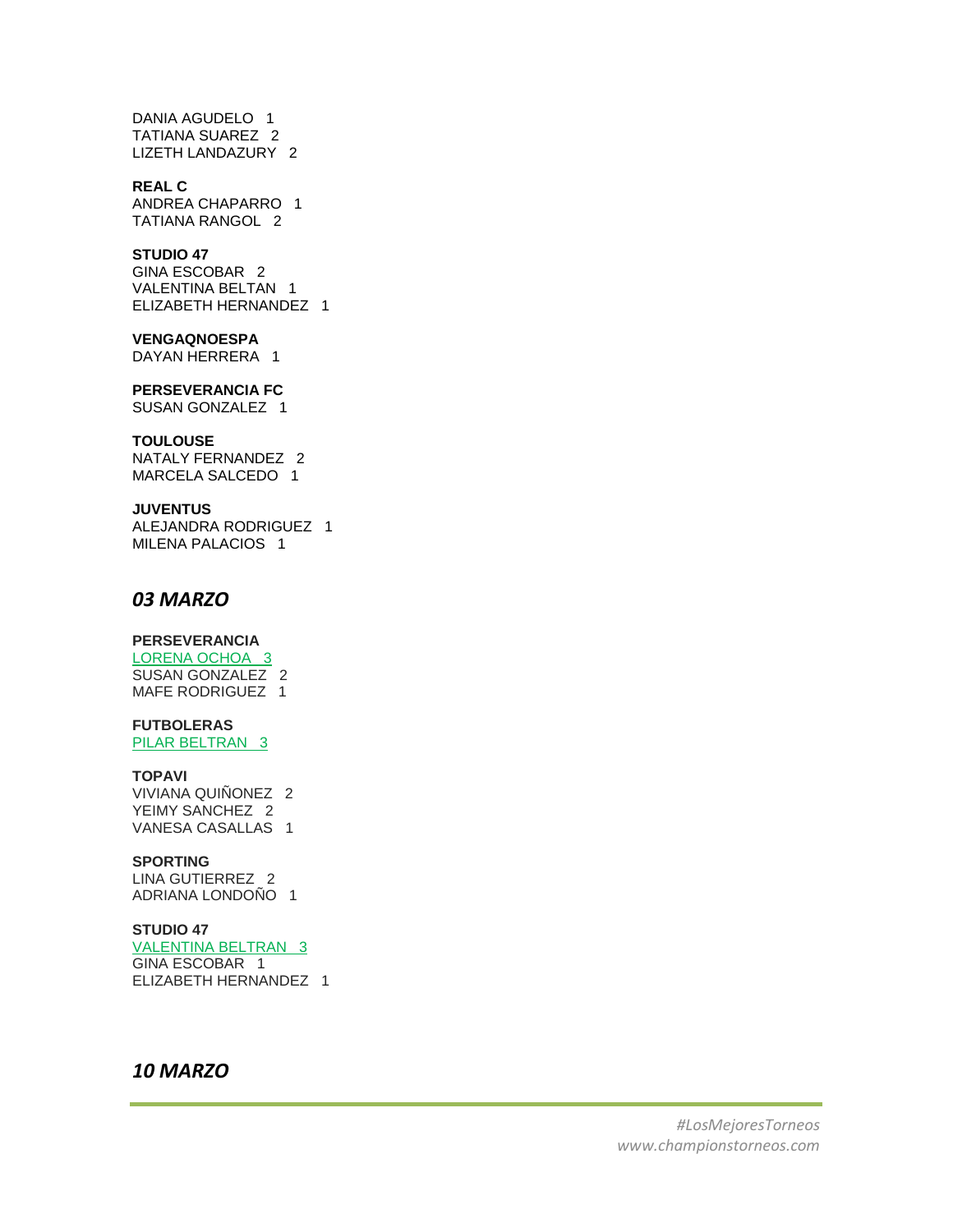#### **SECOND ROUND** PAULA RUIZ 3

## **VENGAQNOESPA**

LEYBITH ROJAS 1

### **TOULOUSE**

MARCELA SALCEDO 1 FLOR BRAUSIN 1 AILYN NAVARRO 1

### **PERSEVERANCIA FC**

LORENA OCHOA 1 SUSAN GONZALEZ 2 MAFE RODRIGUEZ 2

#### **FUTBOLERAS**

PILAR BELTRAN 2 NANCY PASAJE 1

### **STUDIO 47**

MARIA SANCHEZ 2 JOHANA ESCOBAR 3 GINA ESCOBAR 2

## *17 MARZO*

### **FUTBOLERAS**

PILAR BELTRAN 1

### **CLUB SOCCER**

ALEXANDRA ROJA 2 CINDY RINCON 1 LUCIA CASTAÑO 2 TATIANA RODRIGUEZ 1 DIANA GUDIÑO 1

### **TOPAVI**

VIVIANA QUIÑONEZ 2 TATIANA SUAREZ 2 LEIDY 3

## *24 MARZO*

### **CLUB SOCCER**

ALEJANDRA ROJAS 1 CINDY RINCON 2 TATIANA RODRIGUEZ 2 ALEXANDRA CALDERON 1

### **STUDIO 47**

VALENTINA BELTRAN 2 GINA ESCOBAR 1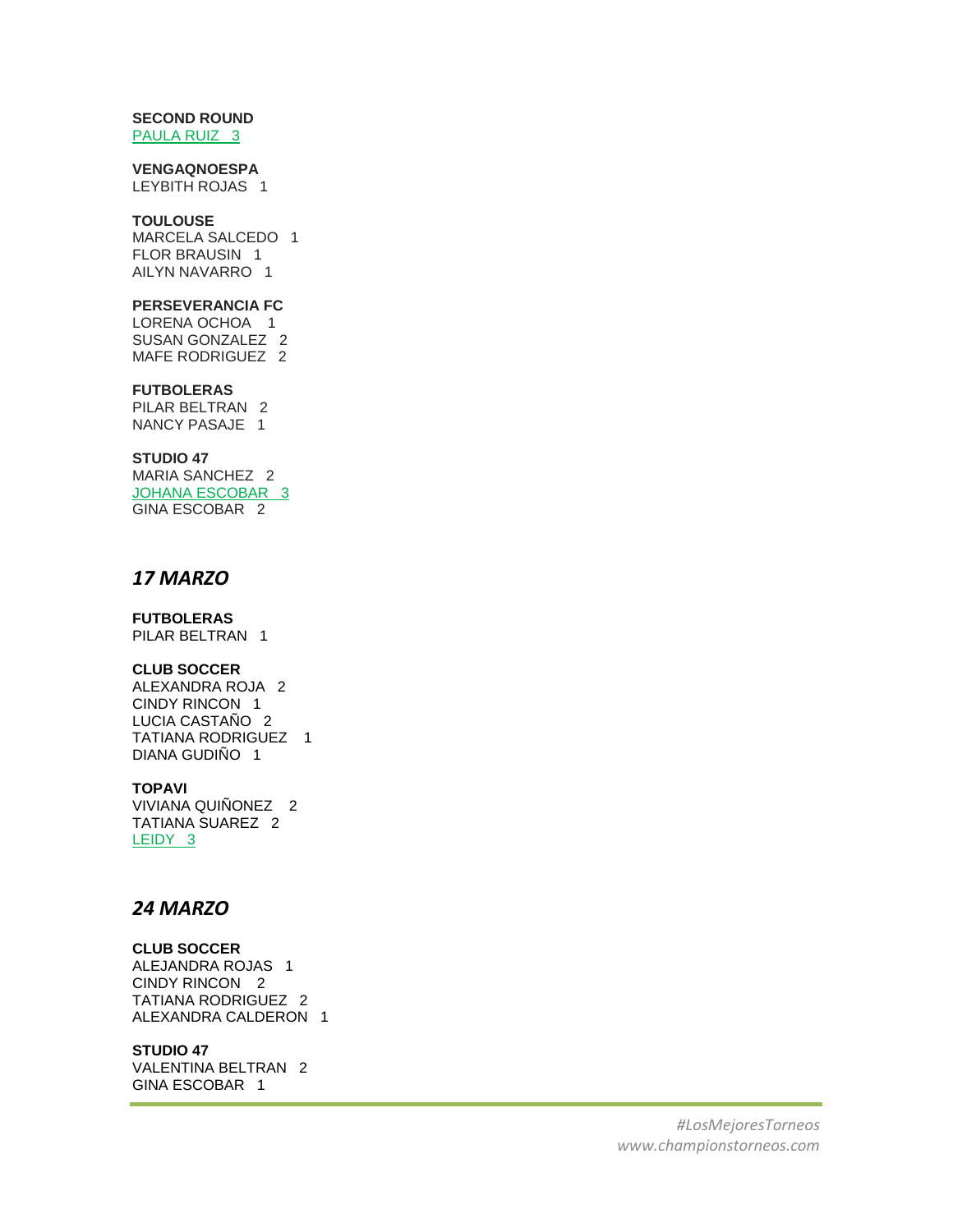### **TOULOUSE**

FLOR BRAUSIN 1

#### **TOPAVI**

VIVIANA QUIÑONEZ 1 TATIANA SUAREZ 3 HEIDY RIVEROS 1

#### **PERSEVERANCIA F.C**

YESENIA SANCHEZ<sub>3</sub> BRIYITH OCHOA 2 SUSAN GONZALEZ 2 MAFE RODRIGUEZ 1

#### **SPORTING**

INGRID URREGO 1 ALEJANDRA PEREZ 1 ADRIANA LONDOÑO 3

#### **VENGAQNOESPA**

MARCELA MARROQUIN 2 LEYBITH ROJAS 1 YENNIFER PARRA 1

## *07 ABRIL*

## **LIXI PUBICIDAD**

YUBELY MENDEZ 1 LEIDY MOLANO 1 DANY AGUDELO 1 VIVIANA QUIÑONEZ 2

#### **PERSEVERANCIA**

NICOL BAUTISTA 1 BRIYITH OCHOA 1 SUSAN GONZALEZ 1

#### **KRIEGER SPORT**

MONICA VASQUEZ 1

#### **TOULOUSE**

MILENA URREGO 1 LUZ URREGO 1 AYLIN NAVAS 2

## *14 ABRIL*

#### **TOULOUSE**

ALEJANDRA PINZON 1 MILENA URREGO 1

#### **VENGAQNOESPA**

NATALIA HERRERA 1 DAYAN HERRERA 1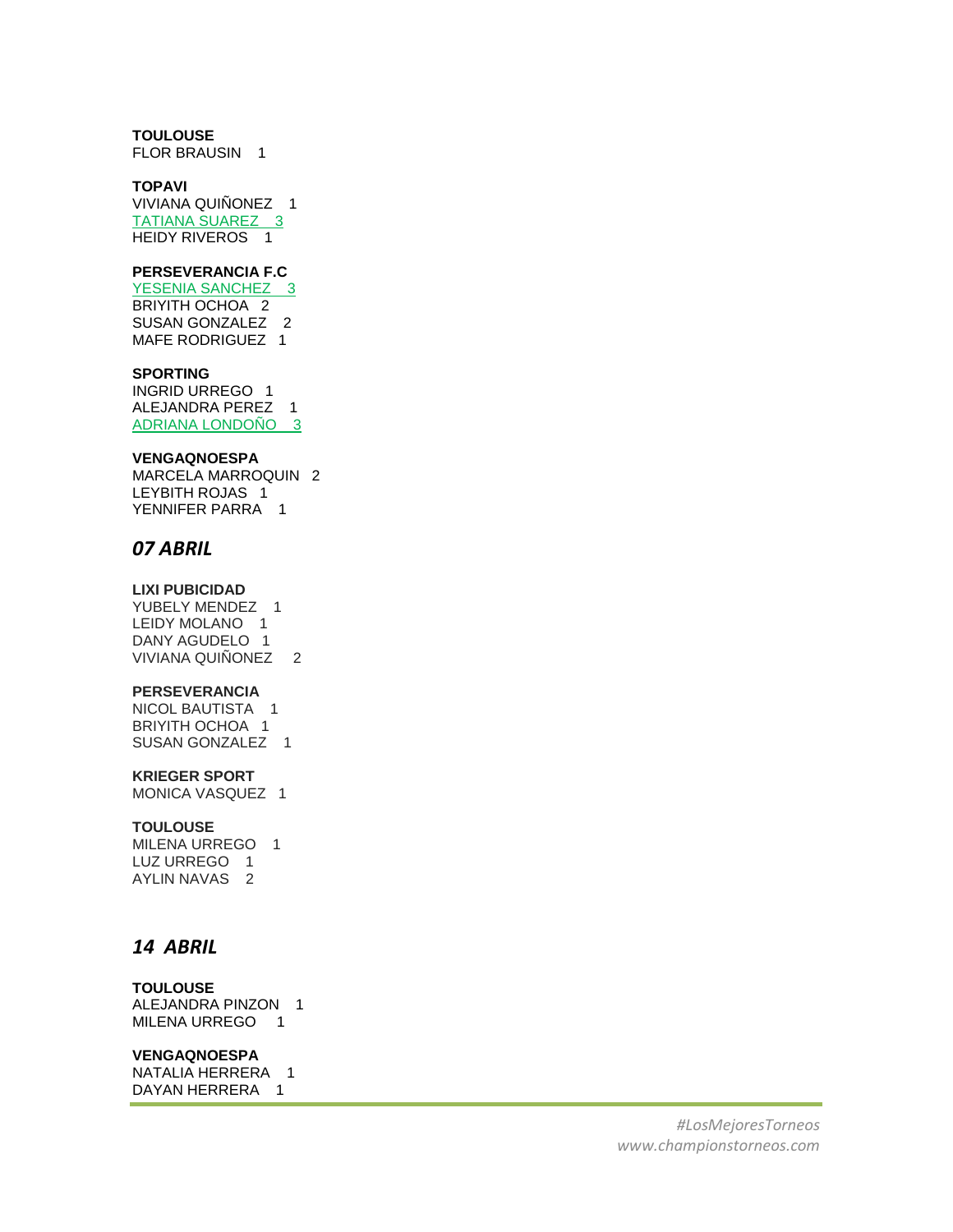MARICELA MARROQUIN 2 GINA RODRIGUEZ 1

#### **STUDIO 47**

DIANA BAEZ 2 VALENTINA BELTRAN 2 GINA ESCOBAR 1

#### **LIXI PUBLICIDAD FC**

LEIDY MOLANO 1 LAURA ARIAS 1

### **SPORTING**

LINA GUITIERREZ 1 ADRIANA LONDOÑO 1

## *21 ABRIL*

#### **PERSEVERANCIA FC**

NATALIA ROA 1 MAFE RODRIGUEZ 1

#### **CLUB SOCCER**

ALEJANDRA ROJAS 2 CINDY RINCON 1 TATIANA RODIGUEZ 2 DAYANA CASTRO 1 DIANA GUDIÑO 2 TATIANA RODRIGUEZ 1

#### **VENGAQNOESPA**

DAYAN HERRERA 2

### **SPORTING**

DIANA RODRIGUEZ 1 LINA GUTIERREZ 2

#### **TOULOUSE**

MILENA URREGO 1 ALEJANDRA PINZON 1

### **SPORTING**

YESICA DOMINGUEZ 1 LINA GUTIERREZ 1

## **KRIEGER SPORT**

MONICA VASQUEZ 1

**STUDIO 47** VALENTINA BELTRAN 4